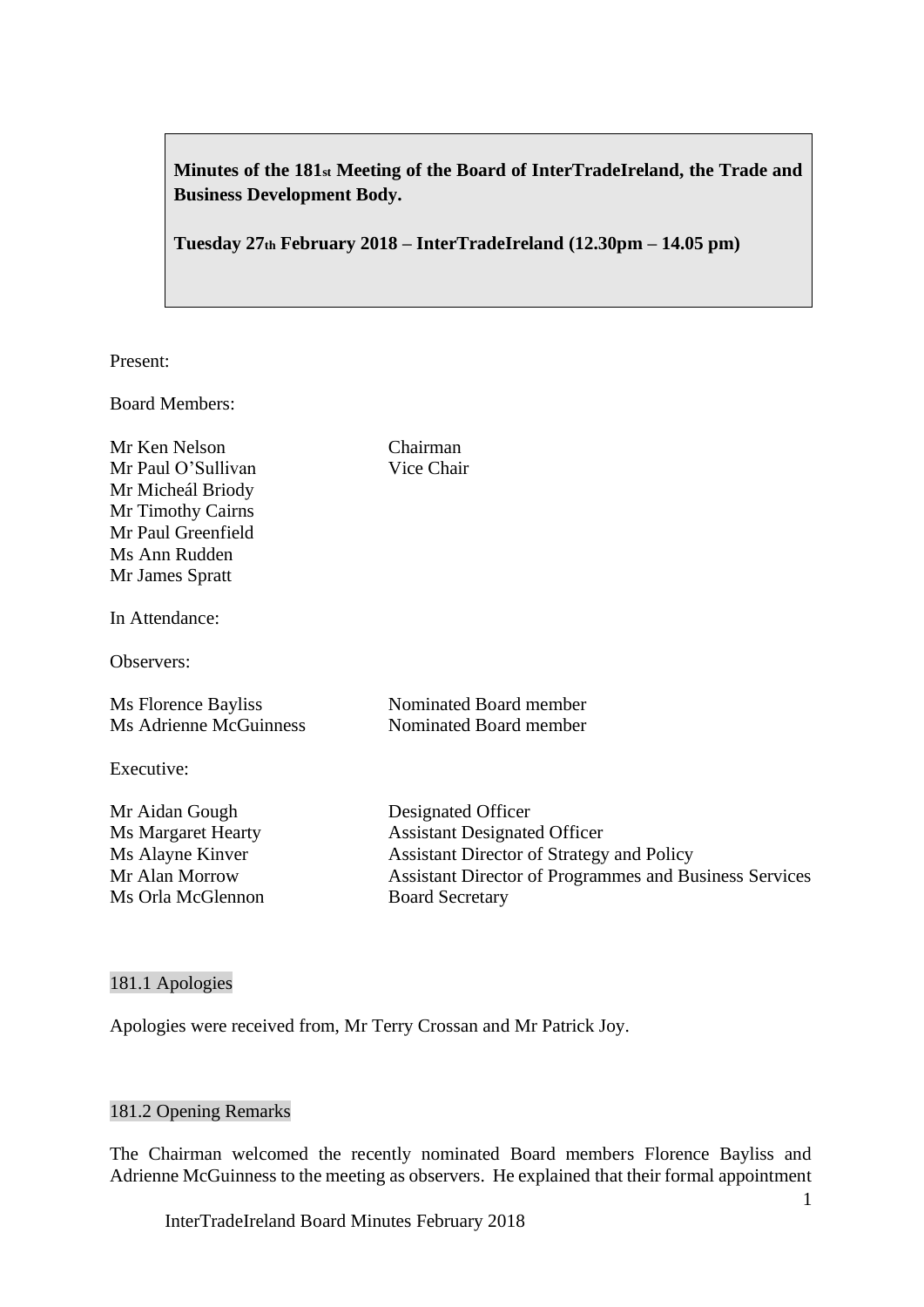is dependent on ratification at a meeting of the NSMC which will not take place until the return of devolved government in Northern Ireland. Introductions by all attending the meeting were made.

## 181.3 Conflict of Interest

The Chairman asked members to declare any conflicts of interest relating to today's agenda. The Chairman declared a potential conflict of interest arising from his position as CEO of LEDCOM, which is a member organisation of Enterprise Northern Ireland and is involved in the delivery of the Co-Innovate programme. Mr Greenfield declared a potential conflict of interest arising from his position as a member of the Peace IV Working Group and as Board member of East Border Region Ltd, which is involved in the delivery of the Co-Innovate programme. Ms Ann Rudden declared a potential conflict of interest arising from her position as founder and MD of Áine Hand Made Chocolate who are participants on the Co-Innovate programme. Mr Briody also declared a potential conflict of interest arising from his position as CEO of Silver Hill Foods who are participants on the Co-Innovate programme.

No other conflicts were declared.

## 181.4 Matters Arising

Mr Gough reported that all matters arising from the January 2018 Board meeting had been either completed or were in hand. A meeting with the DfE Permanent Secretary and DBEI Secretary General had been requested. Mr Gough advised that a letter of congratulations on his new appointment as DfE Permanent Secretary had been sent to Mr Noel Lavery on behalf of the Board. Any Board members who had not already done so, were asked to submit their annual Statement of Interests form to the Finance Manager.

### 181.5 Chairman's Business

The Chairman reported that he had sent a letter on behalf of the Board to officials in DfE and DBEI outlining concerns regarding outstanding appointments to the Board and seeking advice and approval on the matter of reducing the Board quorum to six members. Responses have now been received from both Sponsoring Departments indicating that this would be acceptable given the current number of Board members and to enable the Board to continue to operate effectively. The Board discussed this matter and Mr Spratt proposed the reduction of the Board quorum to six members and Mr O'Sullivan seconded the motion. The Board approved the revised Board quorum.

The Chairman thanked Board members for approving the revised Acumen V budget by written procedure. The Board ratified the increase in budget unanimously.

The Board agreed that the results of the Board Effectiveness Self-Assessment Questionnaire would be considered after the next Board meeting.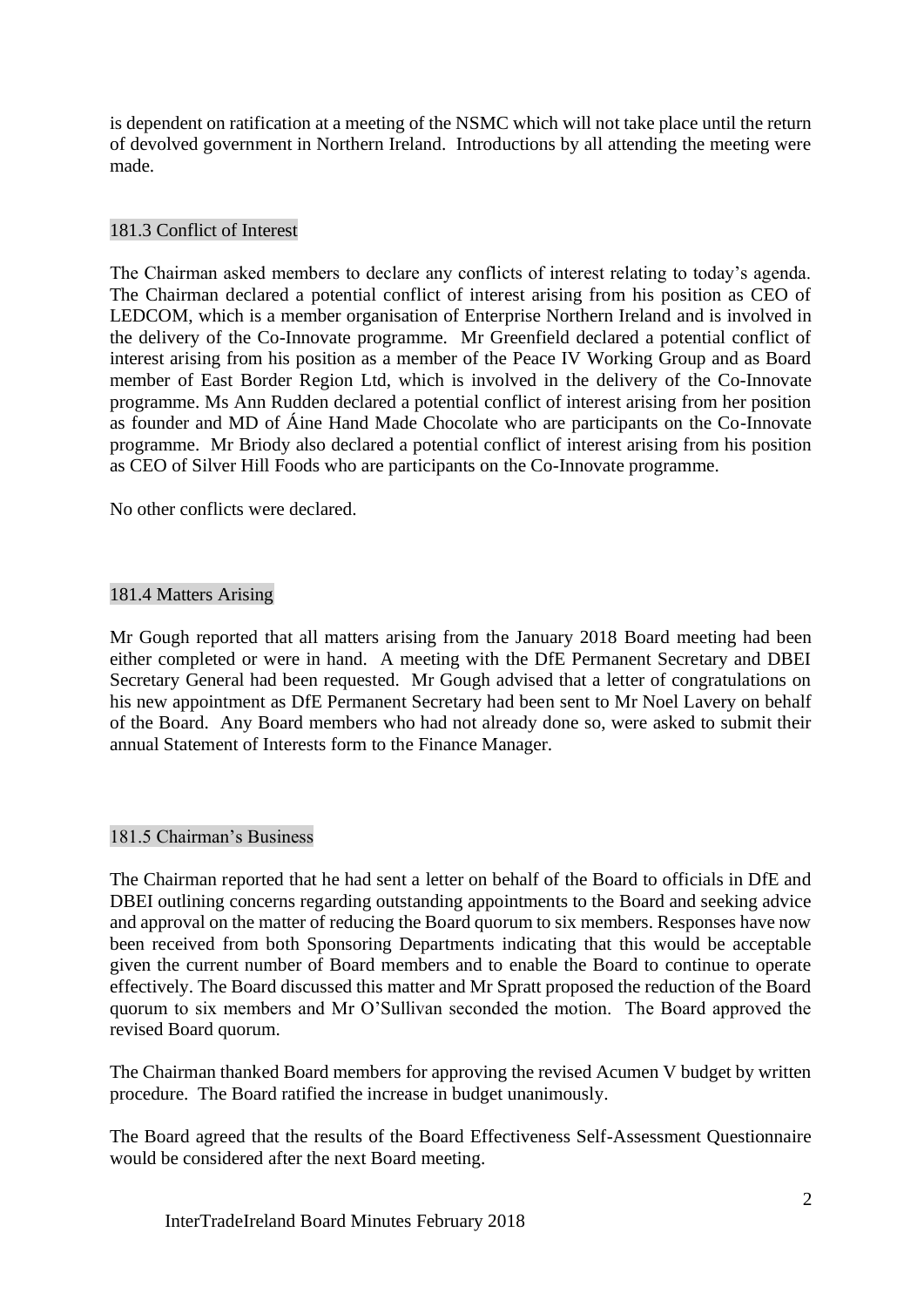The Chairman advised that to ensure General Data Protection Regulation compliance, all Board members would be issued with InterTradeIreland devices with secure encryption to receive their Board and Sub Committee papers. Training on the platform will be provided at the April Board meeting. The Chairman asked that appropriate devices be procured.

The Chairman advised that he had responded to the letter from Pól Ó Gallchóir, Foras na Gaeilge on behalf of the Board.

The Chairman asked the Board to note his apology for the 26th June 2018 Board meeting. The Vice Chair, Mr Paul O'Sullivan advised that he would be available to chair the meeting.

## 181.6 Authorisation of the 28th November 2017 and 30th January 2018 Board Minutes

The minutes of the 28th November 2017 and 30th January 2018 Board meeting were agreed as a true record of the meetings and were approved by the Board and authorised by the Chairman.

## 181.7 Designated Officer Report

Mr Gough welcomed the newly nominated Board members to the meeting.

He advised that the post of Corporate Services Director had been advertised with the closing date for applications on 9th March 2018. The Chairman, Ms Hearty and he would sit on the interview panel. The post of Operations Manager had attracted a high level of interest with eighteen applications being received.

Mr Gough advised that the Senior Management team has embarked on a process to update and streamline internal process in line with our corporate digitisation objectives. A Sub-Committee has been established to review and improve, in terms of efficiency and effectiveness our applications, claims management and letters of offer/appointment procedures. In addition, our core information and data management system, Datakraft is being upgraded to a web based platform which will allow better integration of systems and data management. Mr Gough reported that the Investors in People process will commence in May 2018.

The Senior Management team are currently developing a number of business cases for new projects and additional activities within existing programmes. These include Business to Business Fusion projects, Sales Development activities, Data Analytics and Sectoral Reporting for Cross Border Traders, a Cross Border Showcase event and the re-introduction of the Third Party Financial Assistance Scheme. Mr Gough informed the Board that the Financial Assistance Scheme was approved by the NSMC and was temporarily suspended as a result of budgetary constraints.

InterTradeIreland is participating in a Day 1 Planning Exercise as requested by DfE. The aim of Day 1 Delivery Planning is to "ensure that all policy areas and services have been considered and there are no 'surprises' or unexpected impact on any government service on Day 1 following EU exit". Mr Gough advised that InterTradeIreland has met with DfE and carried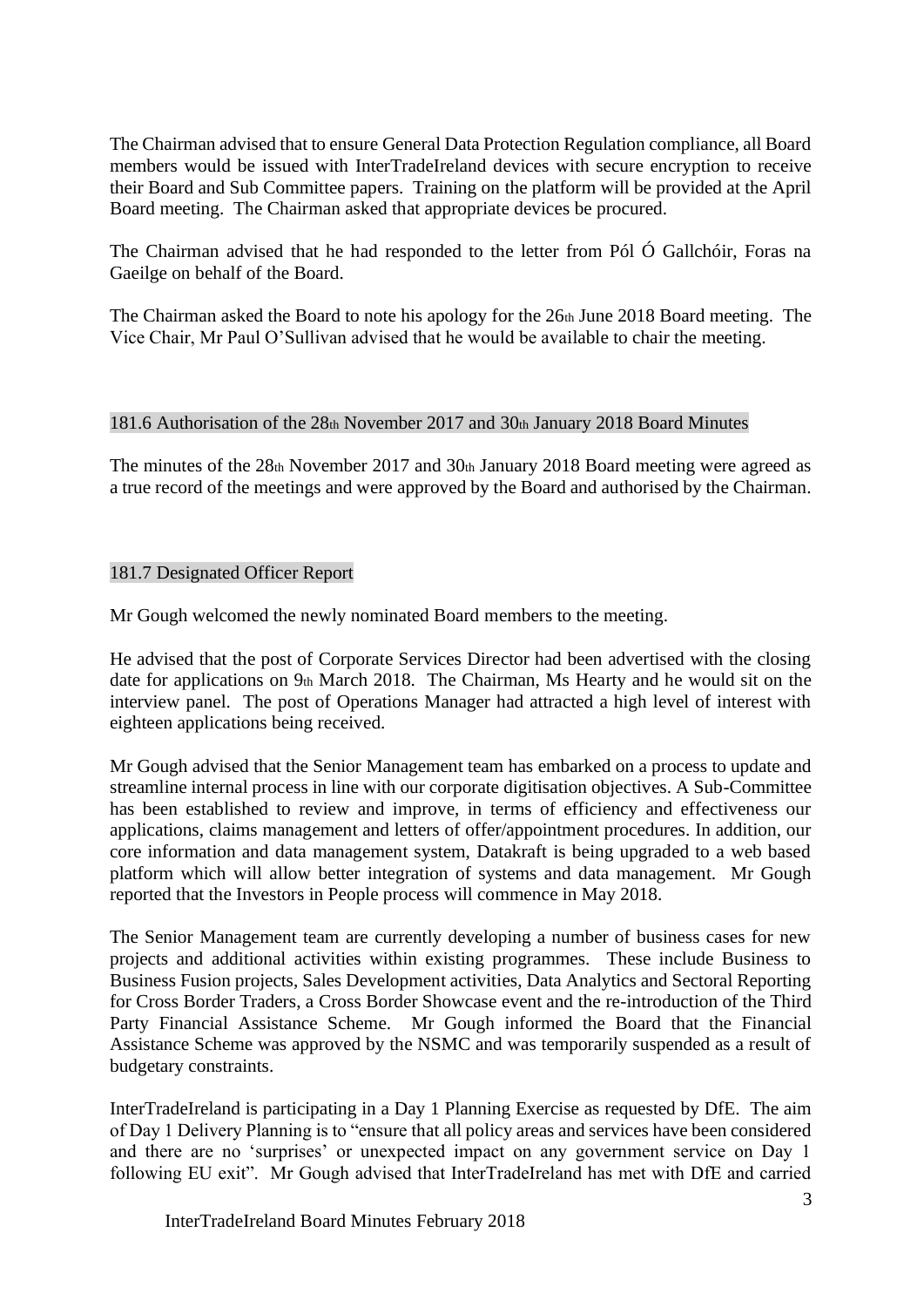out a comprehensive review across its programmes and corporate services in terms of risks, potential solutions and impacts.

Mr Gough updated the Board on recent stakeholder engagement. The Senior Leadership team presented to the Invest N.I. Board and to SOLACE (N.I.) outlining our current activities. Meetings were held with Ms Emma Little-Pengelly MP and Minister Humphreys TD. Mr Gough reported that Minister Humphreys has agreed to launch our Cross Border Trade and Supply Chain Linkages report. The Chairman thanked Mr Spratt for organising the meeting with Ms Little-Pengelly. The Board agreed that the Chairman and Senior Leadership team should seek a meeting with Ms Karen Bradley, Secretary of State for Northern Ireland.

The Board noted the Designated Officer's report and the Chairman thanked Mr Gough for his update.

## 181.8 Board Sub Committee Reports

### *Innovation Sub Committee Report*

Mr Paul O'Sullivan reported back from the Innovation Sub-Committee meeting held on 30th January. He informed the Board that ten new Fusion applications were considered. Seven projects were approved, two were deferred for further information and one was rejected.

The Board noted the Innovation Sub-Committee report and the Chairman thanked Mr O'Sullivan.

### *Trade Sub-Committee Report*

Ms Rudden reported back from the Trade Sub-Committee meeting held on 30th January 2018. She advised that the Committee considered eight new Acumen applications and four deferrals. Nine projects were approved, one was deferred for further information and two projects were rejected.

The Board noted the Trade Sub-Committee report and the Chairman thanked Ms Rudden for chairing the Sub-Committee meeting.

The Chairman invited Ms Bayliss and Ms McGuinness to sit as observers at any of the Board Sub-Committee meetings.

#### *All Island Innovation Programme*

Ms Alayne Kinver presented a proposal for the InterTradeIreland All-Island Innovation Programme (AIIP) 2018 to 2020. She advised that the programme is now in its eight year and is a highly successful partnership between InterTradeIreland and four universities from across the island. The partnership was established to promote and encourage innovation through a cross border innovation programme consisting of the delivery of a series of master classes,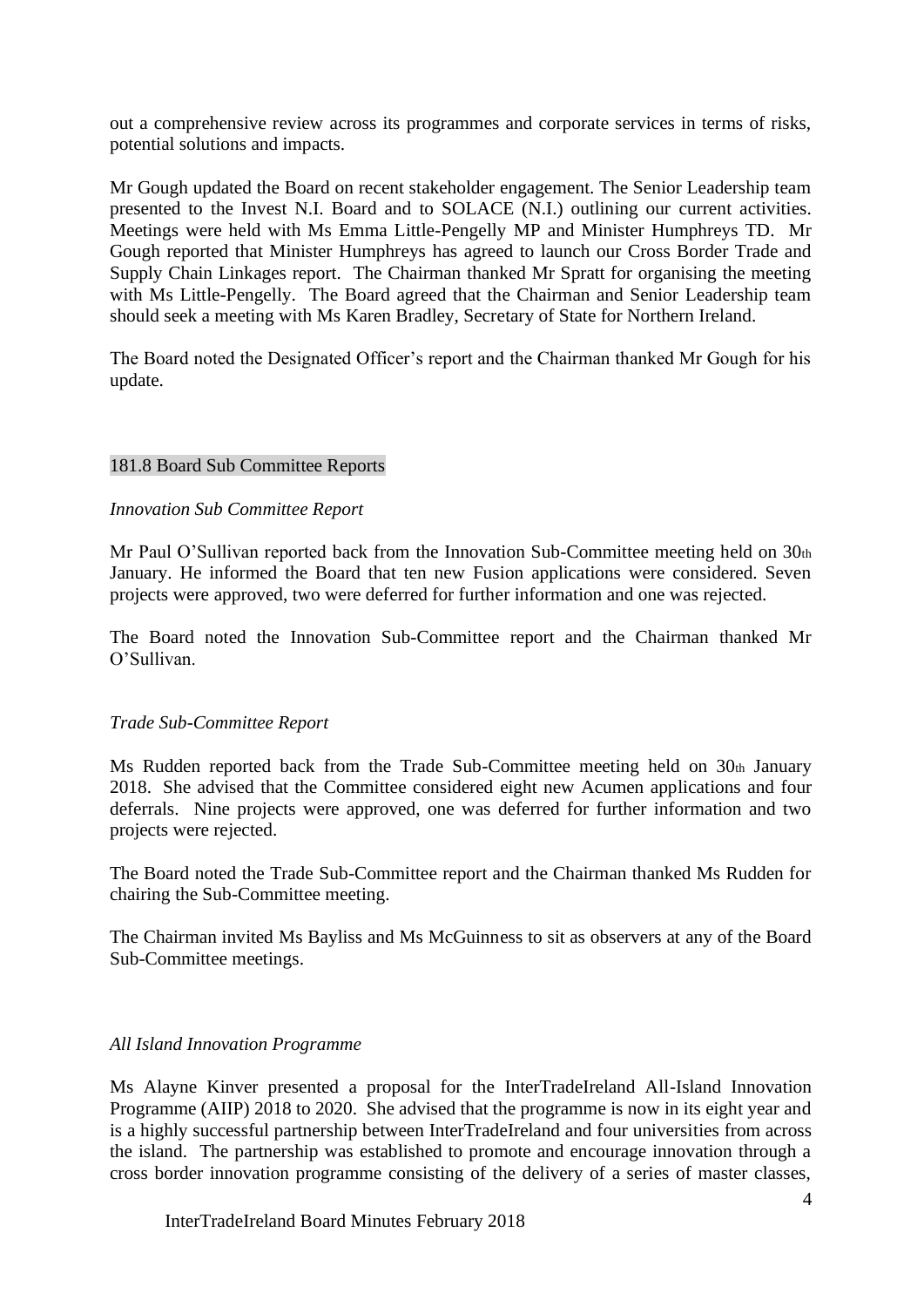innovation lectures and seminars on an annual basis delivered by the universities. The aim of the programme is to disseminate international best practice in the area of innovation policy and management to a wide range of businesses, particularly SMEs, academics, policy makers and researchers and to encourage cross border cooperation between the academic institutes involved.

Ms Kinver informed the Board of the achievements of the programme for 2016/17 with all targets being surpassed. The programme has helped InterTradeIreland to engage with a large cross section of large and small businesses and has provided valuable support and information for many SMEs. Ms Kinver reported that there is a real demand for the programme which was demonstrated at the AIIP lecture in Queens University in September 2016 which was oversubscribed and a second masterclass had to be organised. The new programme format will involve the universities committing to twenty-four events with internationally renowned speakers. The programme will allow for better planning and build momentum throughout the three-year duration and the numbers that the universities are committing to engage with are increasing as a result of securing international speakers.

Ms Kinver outlined the key benefits of the programme to audiences which will include:

- SME engagement with international innovation experts;
- Regular business to business networking opportunities;
- Further development of university-industry linkages;
- Strengthening of cross border academic relationships;
- Expansion of international academic relationships; and
- The opportunity for policy makers to learn from international innovation best practice and network with academics and business leaders.

The key benefits to InterTradeIreland will include:

- Contribution to InterTradeIreland's key performance indicators;
- Enhancing InterTradeIreland's reputation as a disseminator of leading innovation advice to the business community;
- Platform to market InterTradeIreland's full suite of innovation and trade supports to SMEs from across the island; and
- Opportunity to raise the profile of InterTradeIreland amongst businesses, academics and policy makers in relation to its objectives for the development of a cross border innovation ecosystem which will have mutual benefits to the economies of Northern Ireland and Ireland.

Ms Kinver informed the Board that funding for the AIIP has been accounted for in the 2018 Business Plan which was approved by the Board in September 2017.

The Board discussed the proposed programme and the importance of attracting global thought leaders was highlighted. The use of webinars was recommended and the need to ensure a satisfactory communications strategy for the programme. The Board approved funding for a three-year period (subject to satisfactory annual reviews) towards the costs of delivering the InterTradeIreland All Island Innovation Programme.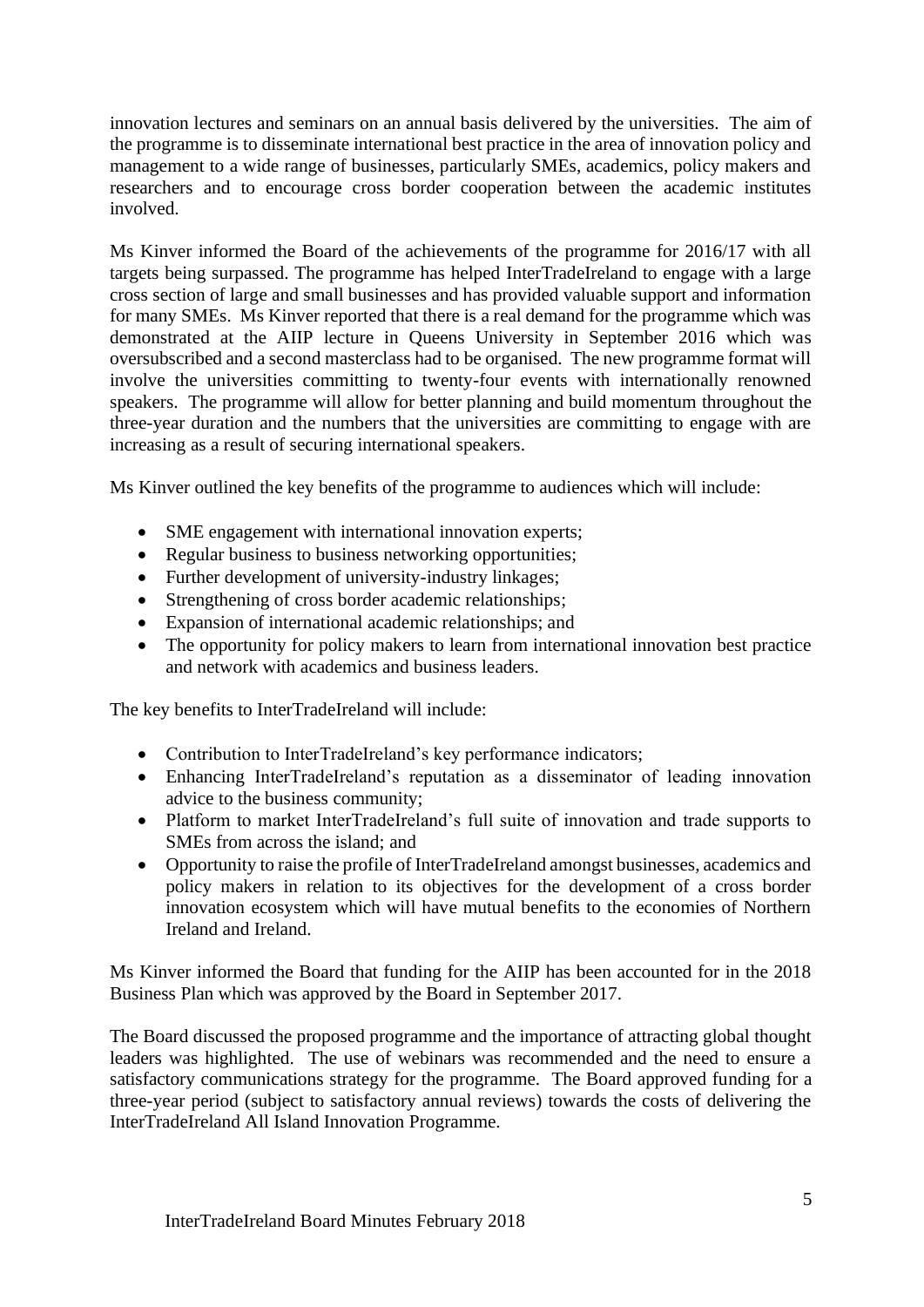# *Q4 2017 Business Monitor Results*

Ms Nicola McGuinness, Policy Research and Innovation Project Manager joined the Board meeting for this agenda item.

Mr Gough advised that that the latest Business Monitor results had generated significant PR coverage.

Ms McGuinness reported although the latest survey indicates a healthy all island economy, there are some signs of divergence between Northern Ireland and Ireland. Overall 40% of businesses are in growth mode and 54% reporting stability. A breakdown of the figures reveals however that significantly more firms in ROI are enjoying growth - 45% compared to 28% in NI. Despite the high levels of growth, and the fact that 85% of firms are reporting to be working at or close to full capacity, only a small number of firms reported an increase in employment, a fact that might be explained by the large number who are operating on relatively low margins.

Ms McGuinness reported that 98% of businesses have indicated that they are not formally planning for Brexit. Whilst only 8% of cross border business have made formal plans in preparation for Brexit, the survey shows that informal planning activities have increased. 25% of businesses with cross border sales reported that Brexit has had a negative impact on their business.

The Chairman thanked Ms McGuinness for her presentation.

# *Operations Directorate Progress and Activity Report*

Mr Morrow presented the Operations Directorate Progress and Activity Report. He advised that there continues to be a demand for the Brexit Advisory Service particularly the Start to Plan Vouchers. Brexit events have been geographically targeted with limited applications to date and events are planned for Sligo and Cork on 1st and 17th May respectively. These events will be broadly in line with the Belfast and Dublin events in terms of content with Vincent Power of A&L Goodbody confirmed as the keynote speaker. Mr Morrow reported that InterTradeIreland are jointly hosting a Brexit event with Enterprise Ireland in Cootehill, Cavan on 22nd March which will be attended by Minister Humphreys. The Brexit Advisory Service will be advertising for a Digital Project Manager role in the near future to assist with enhancing digital interaction with businesses.

The HBAN conference took place in Dublin on 8th February with over 250 attendees. The annual Venture Capital Conference will be held on Wednesday 7th March in the Crowne Plaza Hotel, Belfast with over 300 delegates expected to attend of which 70% will be early or start up SMEs. An all island investor dinner will take place on the eve of the conference. All Board and nominated members were invited to attend the dinner and conference.

Mr Morrow advised that the 15th Seedcorn Investor Readiness Competition will be officially launched at the Venture Capital Conference. The Board approved the proposed breakdown of the Seedcorn prize fund of  $\epsilon$ 280,000:

• Overall winner -  $€100,000;$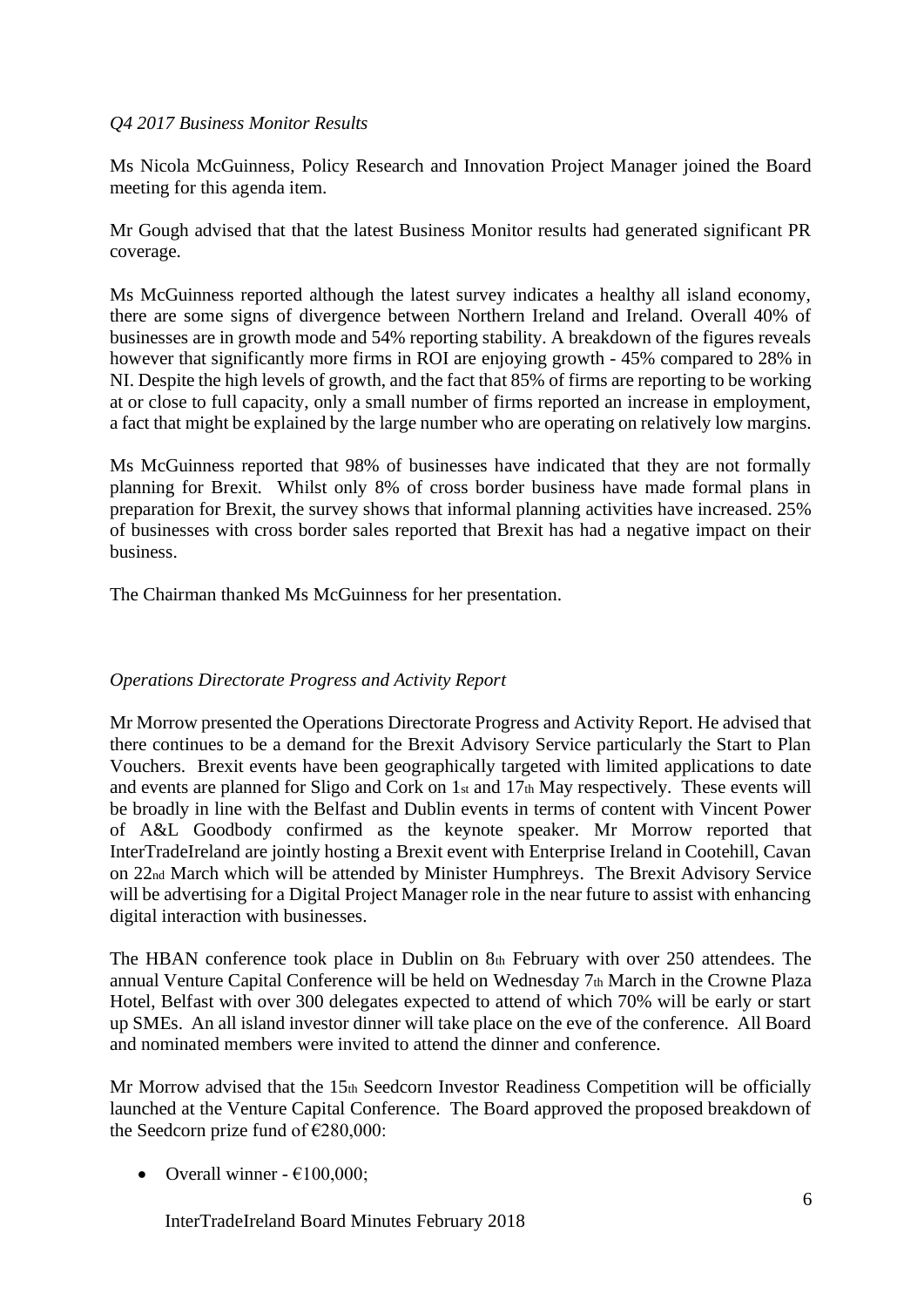- Category winner  $\epsilon$ 50,000;
- 6 x Regional winners  $\epsilon$ 20,000 each and
- Special award winner  $\epsilon 10,000$ .

Mr Morrow reported that Minister O'Donovan (Department of Public Expenditure and Reform) recently launched our "Selling to Government" breakfast briefing series at the IBEC offices in Dublin. The event was attended by forty-two SMEs who viewed new animations and video case studies as well as receiving Go-2-Tender training. The next briefing will be delivered in Waterford with the Chamber of Commerce hosting the event.

The Board noted the Operations Directorate report and the Chairman thanked Mr Morrow for his update.

# *Governance and Financial Matters*

Ms Hearty presented the Governance and Financial Matters report.

She advised that interim external audit work was undertaken by the N.I. Audit Office at the end of January. To date no issues have been raised with management following this work. The final audit fieldwork will commence in April and the draft year-end accounts will be presented to the Audit and Risk Assurance Committee at the March 2018 meeting.

The internal auditors completed audit fieldwork focusing on programmes at the beginning of February. A draft report on this work is expected in the near future and will be reviewed by management and reported to the Audit and Risk Assurance Committee.

Any Board members (who had not already done so) were asked to submit their Statement of Interests forms to the Finance Manager.

Ms Hearty informed the Board that the General Data Protection Regulations (GDPR) comes into force on 25th May 2018. Preparatory work to ensure compliance with the new regulations has commenced and an internal working group has been established to review the impact of GDPR on how the Body conducts its business. A complete audit of all data held including data held on behalf of the Body is being carried out. This includes a review of our contracts and data retention policy. InterTradeIreland is liaising closely with the Information Commissioner's Office (ICO) on the requirements of the new regulations and the IT Manager is participating in a DfE GDPR working group. The Board discussed GDPR and agreed that a briefing on how the Body is preparing for GDPR should be prepared for review by the Board.

The Board noted the Governance and Financial Matters report and the Chairman thanked Ms Hearty for her report.

# *Tenders and Variations to Letters of Offer/Appointment*

Ms Hearty presented a proposal to extend the current contract with Dublin BIC to deliver the HBAN (Halo Business Angel Network) programme. She advised that an economic appraisal for the next phase of the HBAN programme is currently underway. This is a joint appraisal which InterTradeIreland is undertaking in partnership with Enterprise Ireland and Invest N.I.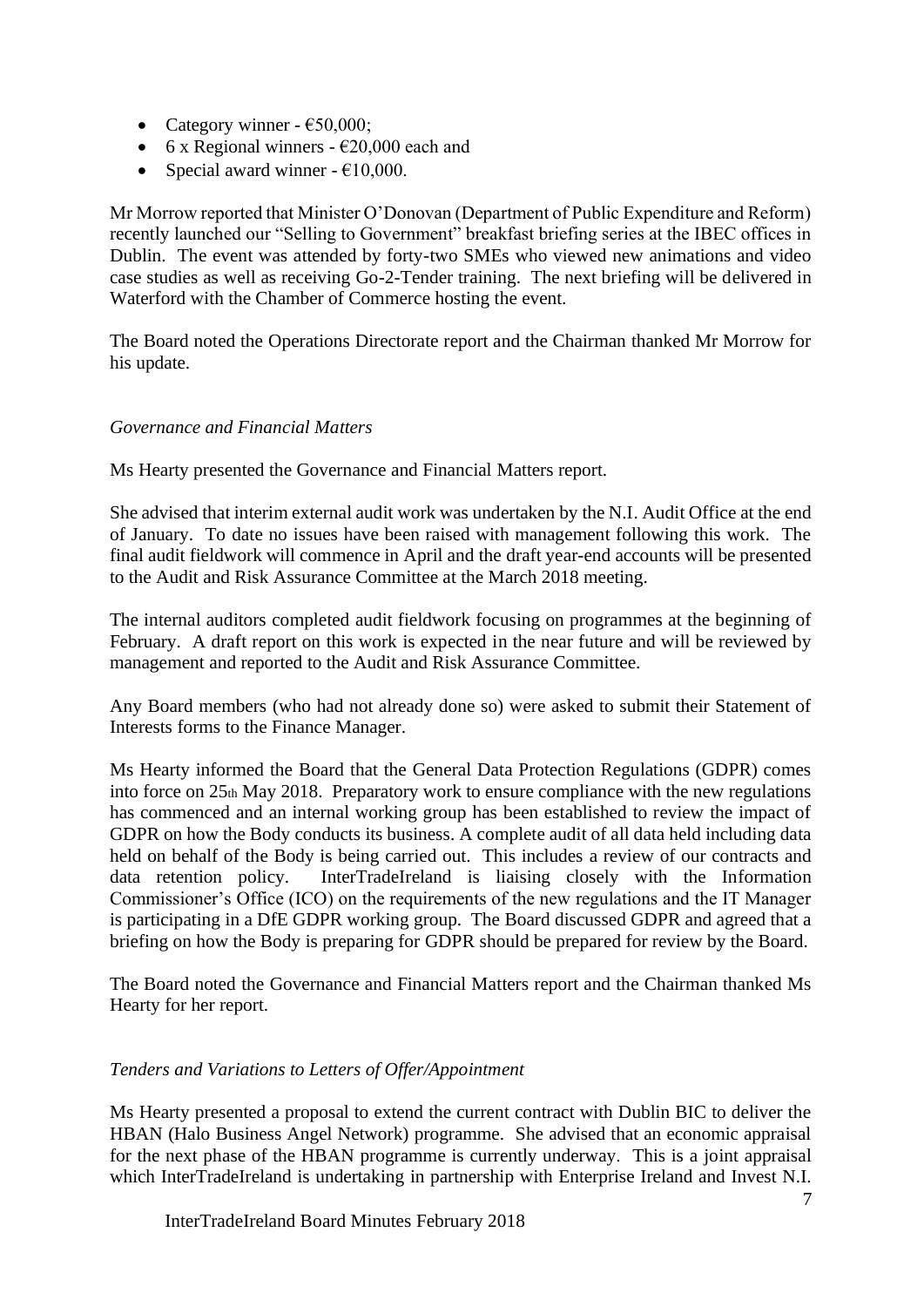One option that is being considered is an all island Halo business angel network (currently two networks operate somewhat independently in Ireland and Northern Ireland). The completion of the economic appraisal has been delayed considerably due to the complexity of undertaking a joint economic appraisal with the other economic development agencies.

The Board discussed and approved an extension to the current contract with Dublin BIC for the delivery of the HBAN programme for a period of up to 4 months from 1st April 2018.

Ms Hearty advised that InterTradeIreland as lead partner of the Co-Innovate Programme, requires an online service provider to design and develop a website for the programme. The site is intended to serve as a platform for facilitating exchange of information between Co-Innovate partners and as an informational tool for SMEs interested in cross border trade and innovation. The service will include the development of an online recruitment platform which is a key element of Strand 4 of the programme. The Board discussed and approved the request to go to competitive tender for a Co-Innovate programme website.

Ms Hearty reported that the spend on PR activities has decreased significantly over the last number of years. The current contract for PR services is due to expire on 30th May 2018. Board permission is sought to tender for a suitably experienced communications consultancy to provide PR and event management services across the island. This would focus on assisting InterTradeIreland in the planning and delivery of communications activities across the island, including media relations, external relations advice and support, PR campaigns and events management. In relation to events, the contract would also include major corporate events such as:

- Venture Capital Conference;
- Seedcorn Awards;
- Meet the Buyer Events; and
- Major Brexit Conference

Ms Hearty informed the Board that the contract would be for a three-year period, subject to satisfactory annual reviews. It is proposed that PR services are included as part of a unified tender along with event management on an all island contract. Advice will be sought on the mechanics of this from CPD on whether it will be an all island contract or a separate contract for each jurisdiction.

The Board discussed and approved the request to go to competitive tender for an experienced communications consultancy to provide PR and events management services for a three-year period subject to satisfactory annual reviews.

# *Communications Update*

Ms Rudden advised that Ms Eimear Fitzpatrick, Communications Manager will present the 2018 Communications Plan at the next Board meeting.

Ms Hearty presented the Communications Update. She advised that a web development and design company based in Belfast has been awarded the contract to build and design a new website platform for InterTradeIreland.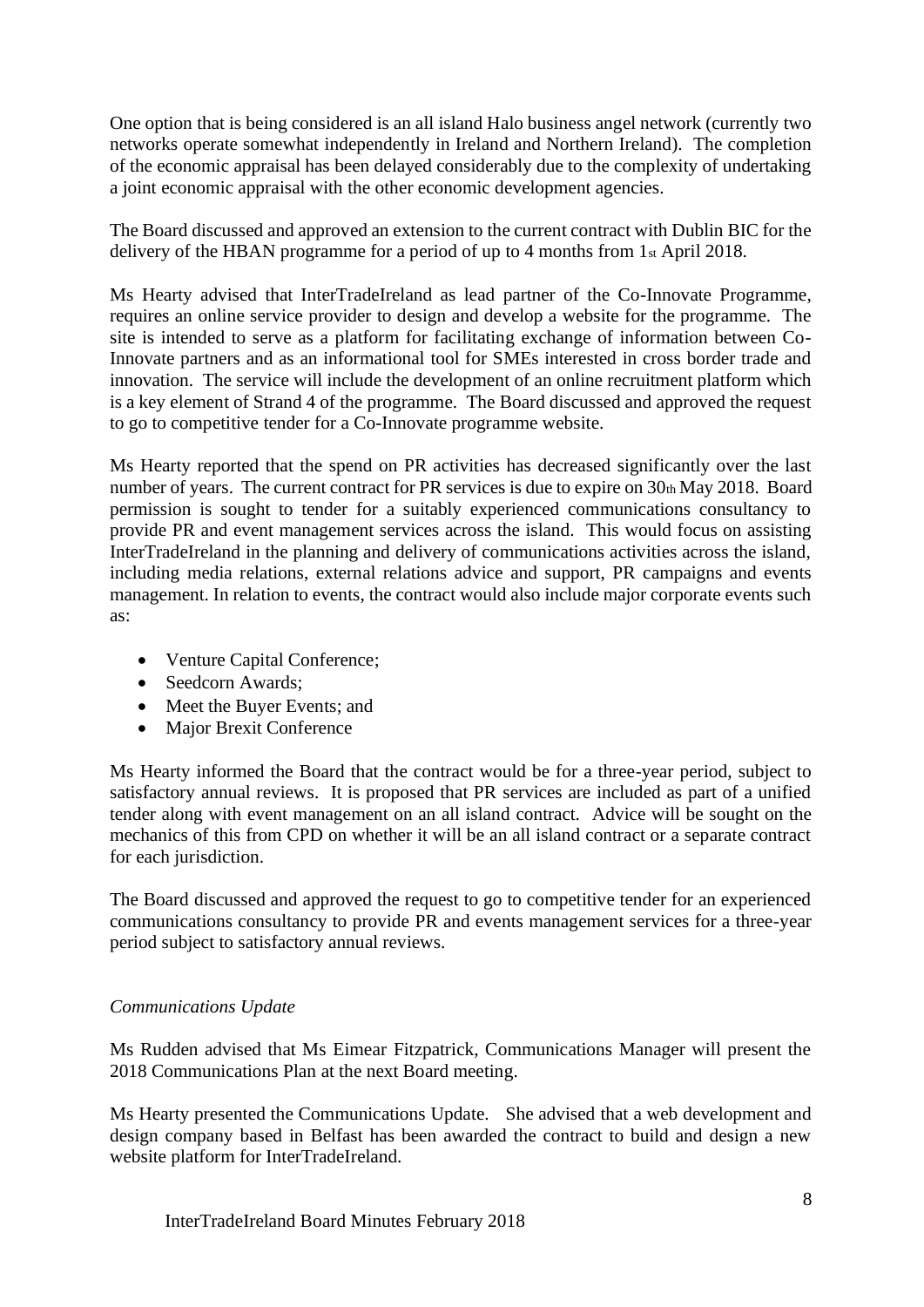Four companies were recently awarded 'Fusion Exemplar' status at a very successful event in Carton House, Co Kildare. Four videos were developed by the Communications team for use at the event and on social media. Extensive media relations were undertaken resulting in widespread media coverage.

Ms Hearty reported that the brand refresh has been recently completed, with a focus on a new range of photography commissioned of companies successfully supported by InterTradeIreland.

Regional marketing of the Brexit Advisory Service via digital platforms, search engine optimisation and local radio has commenced in areas where there is a low uptake of Brexit activity. Ms Hearty advised that work has started in Connaught and south Munster to align with forthcoming events. These activities will be rolled out in targeted areas across the island in 2018.

The Board noted the Communications Update and the Chairman thanked Ms Hearty for her report.

## *Brexit Update*

Mr Gough gave an update on Brexit activities. He advised that the main focus is on getting businesses to commence planning for Brexit. The latest Business Monitor results indicate that an increasing number of companies have started informal preparations for Brexit. There has been an increase in numbers applying for Start to Plan Vouchers. Consideration is being given to conducting a wider campaign including possible radio advertisements. Mr Gough stressed the importance of having a more positive message to encourage more companies to Plan, Act and Engage.

Mr Gough referred to the WTO report which has been well received by both companies and policy makers. He advised that the *Cross Border Trade and Supply Chain Linkages* report is due to be launched in the near future. This report evidences the highly integrated nature of cross border supply chains. In particular, it notes that for more than 50% of Irish exporters, Northern Ireland comprises 50% or more of their export market. Mr Gough also advised that two further research reports are underway which will investigate cross border trade in services and also the capacity of businesses to absorb the costs associated with Brexit.

Mr Greenfield advised that some companies who are preparing for Brexit have introduced new and innovative ideas /approaches for their businesses including consideration of new market opportunities.

The Chairman thanked Mr Gough for his update.

# *Co-Innovate Programme Update*

Mr Neil Ryan, Co-Innovate Programme Director, joined the Board meeting for this agenda item.

InterTradeIreland Board Minutes February 2018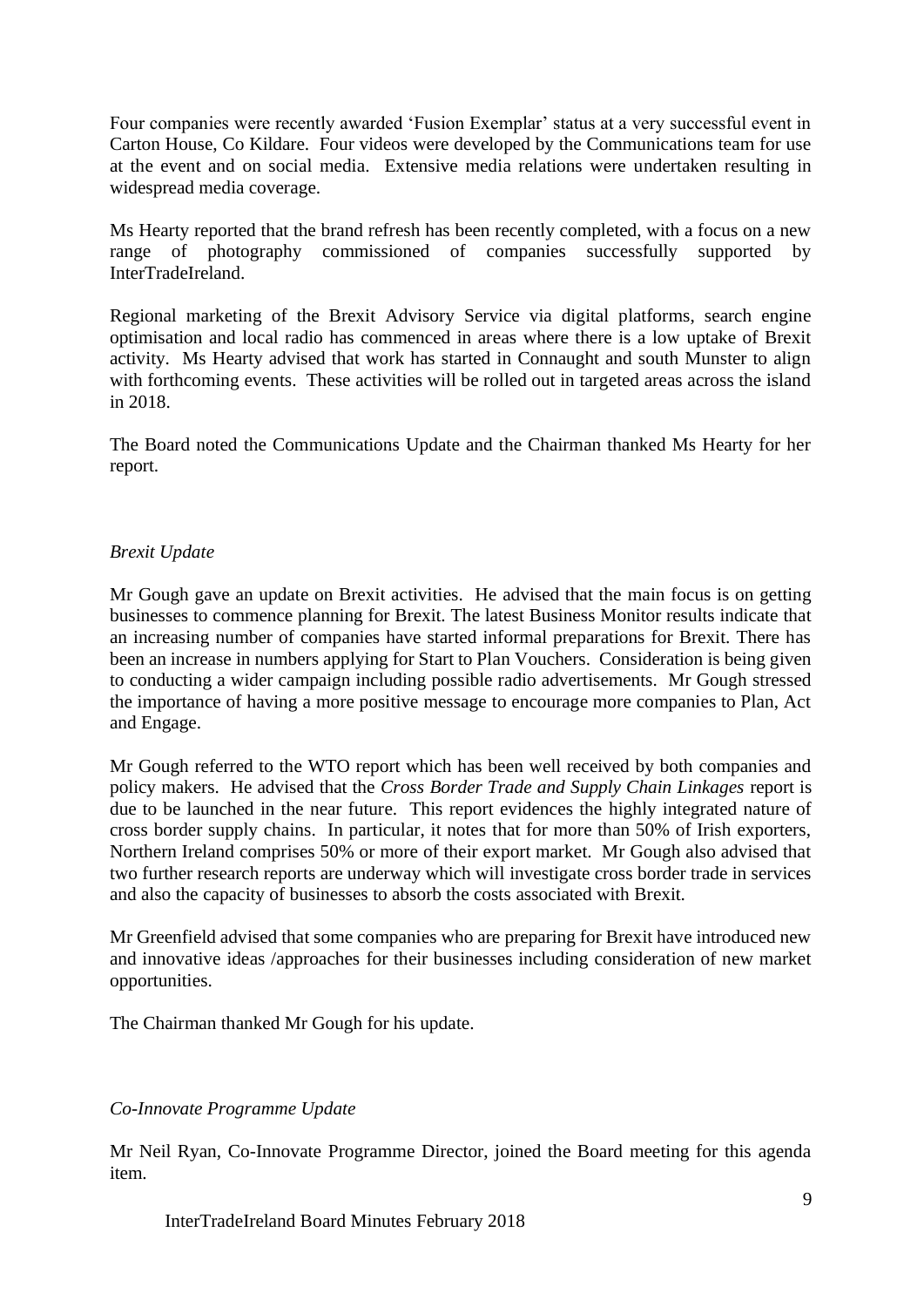Mr Ryan informed the Board that targets to date for Strand I and 2 of the Co-Innovate Programme have been met. He advised that one workshop in Donegal had recently been postponed due to weather conditions.

The tender for the procurement of mentors to deliver Strand 3 of the programme has been completed. This will involve providing 10-days expert advice to SMEs. Helix Ireland and Targeting Innovation have been appointed as the mentor managers in Ireland and Scotland respectively.

Mr Ryan updated the Board on Strand 4 of the Co-Innovate programme. He reported that the tender for the procurement of Academic Institute partners is currently with Central Procurement Directorate for approval with a view to the tender advertisement being placed at the end of February 2018.

Approval by an assessment panel for SMEs to begin to develop their business cases for Strand 5 of the programme are scheduled to commence in April 2018, with the first projects launched in August 2018.

Mr Ryan advised the Board that at the last Co-Innovate Project Management Committee meeting, approval was given for the Strand 4 and 5 Assessment Panels to approve projects. He sought Board approval to give delegated authority to the Strand 4 and 5 Assessment Panels to approve project expenditure. The Board discussed and agreed to this request. Mr Ryan informed the Board that a summary of the Co-Innovate panel decisions will be presented to the Project Management Committee on a quarterly basis.

The Board noted the Co-Innovate programme report and the Chairman thanked Mr Ryan for his update.

### *Business Plan Commentary Report*

The Board noted the Business Plan Budget Variance and Milestone Exception Report.

### 181.9 AOB

A report that had been received for all Board members on the "Economic Impact of an All Island Economy" by Paul Gosling was distributed.

Mr Gough informed the Board that the Body has a Third Party Financial Assistance Scheme which has been approved by the NSMC and Departments of Finance. The purpose of the scheme is to support viable business initiatives/projects in cases where the promoter has neither the necessary financial resources to advance the project nor access to same from other sources but where the project offers a credible contribution to the achievement of InterTradeIreland's objectives as defined in its Corporate and Business Plans. The scheme operated successfully but was withdrawn due to budgetary constraints. The Board discussed and agreed to the reintroduction of the Third Party Financial Assistance Scheme.